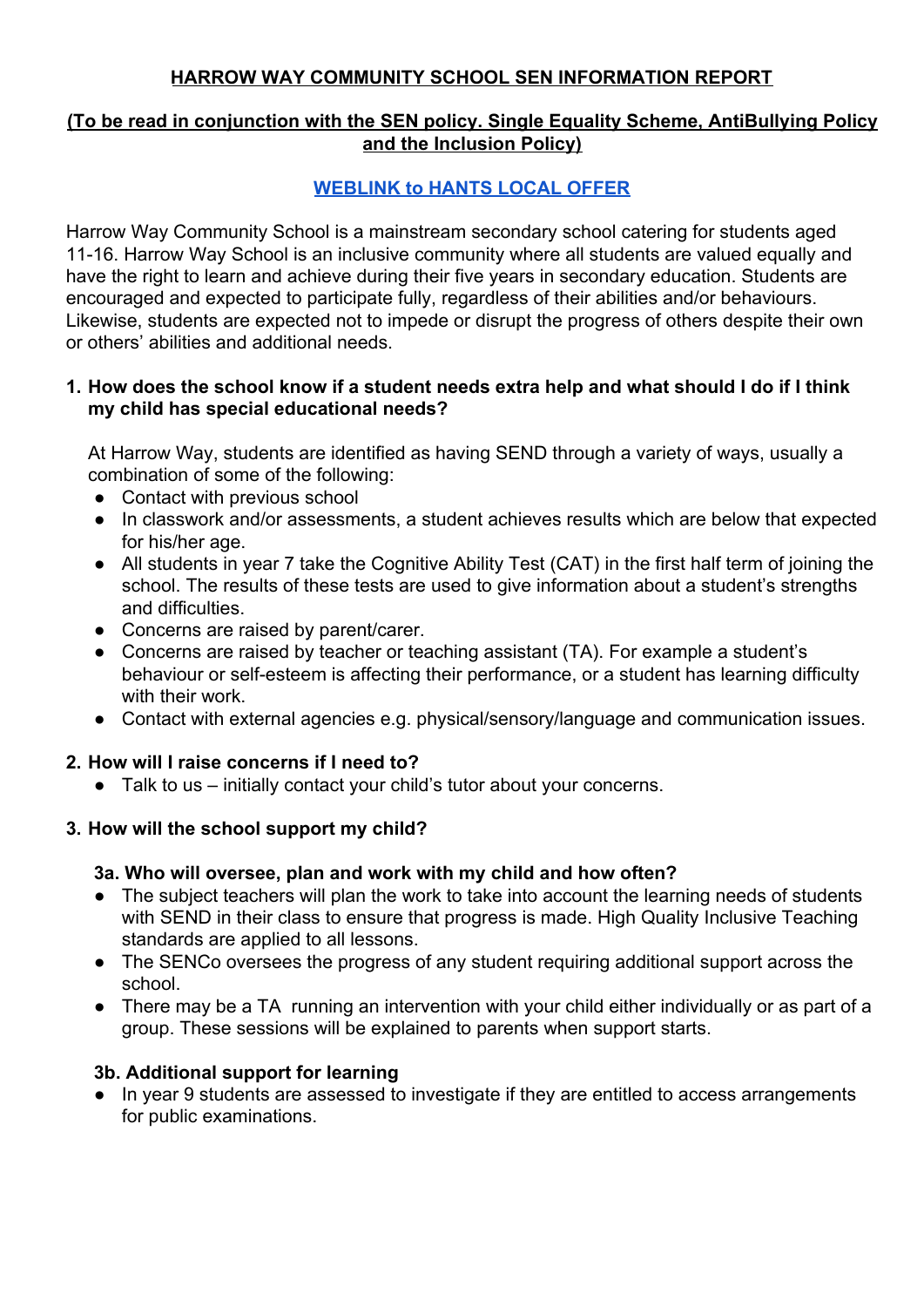### **3c. Who will explain this to me?**

- There is an opportunity to meet with all subject teachers at parents' evenings.
- For further information, the SENCo is available to discuss support in more detail. If a student is on the SEND register, parents are entitled to make an appointment at parents' evenings.

### **4. How will the curriculum be differentiated to match my child's needs?**

- All work within class is pitched at an appropriate level so that all students are able to access the learning according to their needs. Typically this might mean that in a lesson there would be three different levels of work set for the class, however on occasions this can be individually differentiated.
- Students with SEND will have access to the appropriate resources needed to help them make progress.
- The SENCo reports to the Headteacher and Governors regularly to inform them about the progress of students with SEND and how resources are used. This report does not refer to individual students and confidentiality is maintained at all times.
- One of the governors is responsible for SEND and meets regularly with the SENCo. They also report to all of the governors to keep them informed.
- The governors agree priorities for spending within the SEND budget with the overall aim that all students receive the support that they need to make progress.
- Subject teachers alongside the SENCo will discuss a student's needs and what support will be appropriate.
- Student profiles are produced and reviewed twice yearly. These contain information explaining the nature of a student's difficulties, personalised targets and strategies (both for staff and student) that can be used to support the individual.
- A personalised curriculum and timetable may be created for a student. Depending on the needs of the student, this may be a temporary measure or may become increasingly individualised if necessary as a student moves up through the school.
- There are some classes with smaller numbers which cater for students with SEND
- There are a variety of interventions to support academic, social and emotional development. These may be take place within small groups or for individual students, dependent upon their needs.

# **5. How will we know if this has had any impact?**

- By reviewing student's targets in the Student Profiles and assessing the progress made.
- Checking the student's progress academically against national/age expected levels.
- Termly reports which indicate whether a student is below, online or above in their progress towards their specific subject targets.
- Feedback about progress and attitude at parents' evening.
- Verbal feedback from the student, the parent, the teacher or the TA.
- Through a student moving off the SEND Register when they have made sufficient progress.
- A student's progress may be monitored using report cards or monitoring of stamps and/or behaviour points.

### **6. How will I know how my child is doing and how will you help me support my child's learning?**

# **6a. What opportunities will there be for me to discuss my child's progress?**

● You are welcome to make an appointment with the tutor, a subject teacher or SENCo to discuss how your child is getting on. We can offer advice and practical ways that you can help and support your child at home.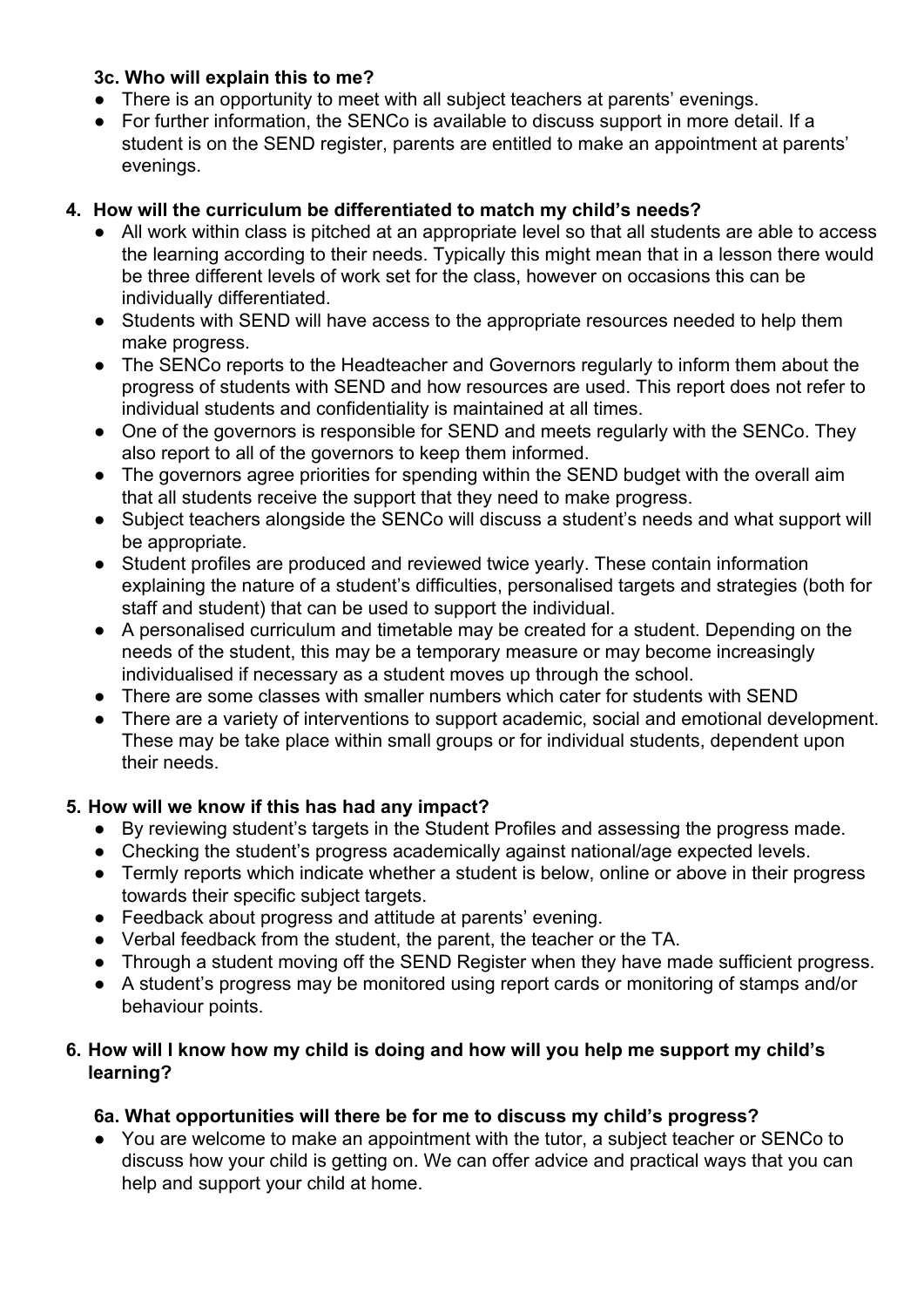- If your child has complex SEND they may have an Education, Health and Care Plan (EHCP). This means that a formal meeting will take place to discuss your child's progress and a report will be written at least annually.
- The Parents' Evenings provide an opportunity to discuss progress with all subject teachers.
- Appointments can be made with senior members of staff to discuss individual curriculum planning for a student.

### **6b. How does the school know how well my child is doing?**

- As a school we measure students' progress in learning against national and age related expectations.
- The subject teacher carries out regular assessments and will note areas of improvement as well as areas which require further support/input. As a school we track progress from entry using a variety of different methods.

# **7. What support will there be for my child's overall wellbeing?**

## **7a. What is the pastoral, medical and social support within the school?**

- The class tutor has overall responsibility for the pastoral, medical and social care of every student in their tutor group therefore would be the first point of contact. If more support is required, the tutor may liaise with the Year Leader, SENCo or Family Partnership Manager for further advice. This may also involve working with outside agencies such as health and social services, Education Inclusion Service (EIS)
- The school has a provision (The Link) which may also be used to support a student's academic and/or social needs if appropriate.
- The school runs both individual and group sessions to support students' social and emotional development.
- Any student who is a young carer (either for an adult or sibling) has access to appropriate support

# **7b. How does the school manage the administration of medicines?**

- The school has a policy regarding the administration and management of medicines on the school site. This is available to parents.
- Parents must contact the school if medication is recommended by health professionals to be taken during the school day.
- On a day to day basis the school nurse generally oversees the administration of any medicines.
- As a staff we have regular training and updates on conditions and medications affecting individual students so that all staff are able to manage medical situations.
- Students with medical conditions that may require an immediate/emergency response will have an information note in their planners to alert supply staff.

# **7c. What support is there for behaviour, avoiding exclusion and increasing attendance?**

- The school has its own Education Welfare Officer in attendance.
- If a student has a significant behaviour difficulty a Student Profile is written to identify specific issues, set targets and put relevant support in place.
- The school has various incentive schemes for rewarding good behaviour.
- Students may be put on a report to track and monitor their behaviour.
- The school has Year Leaders' Assistants who work with staff and students in a variety of ways.
- Attendance of every student is monitored on a daily basis by the school. Lateness and absences are recorded and reported to the Headteacher.
- When appropriate a personalised curriculum can be implemented if it is considered to be supportive for a student.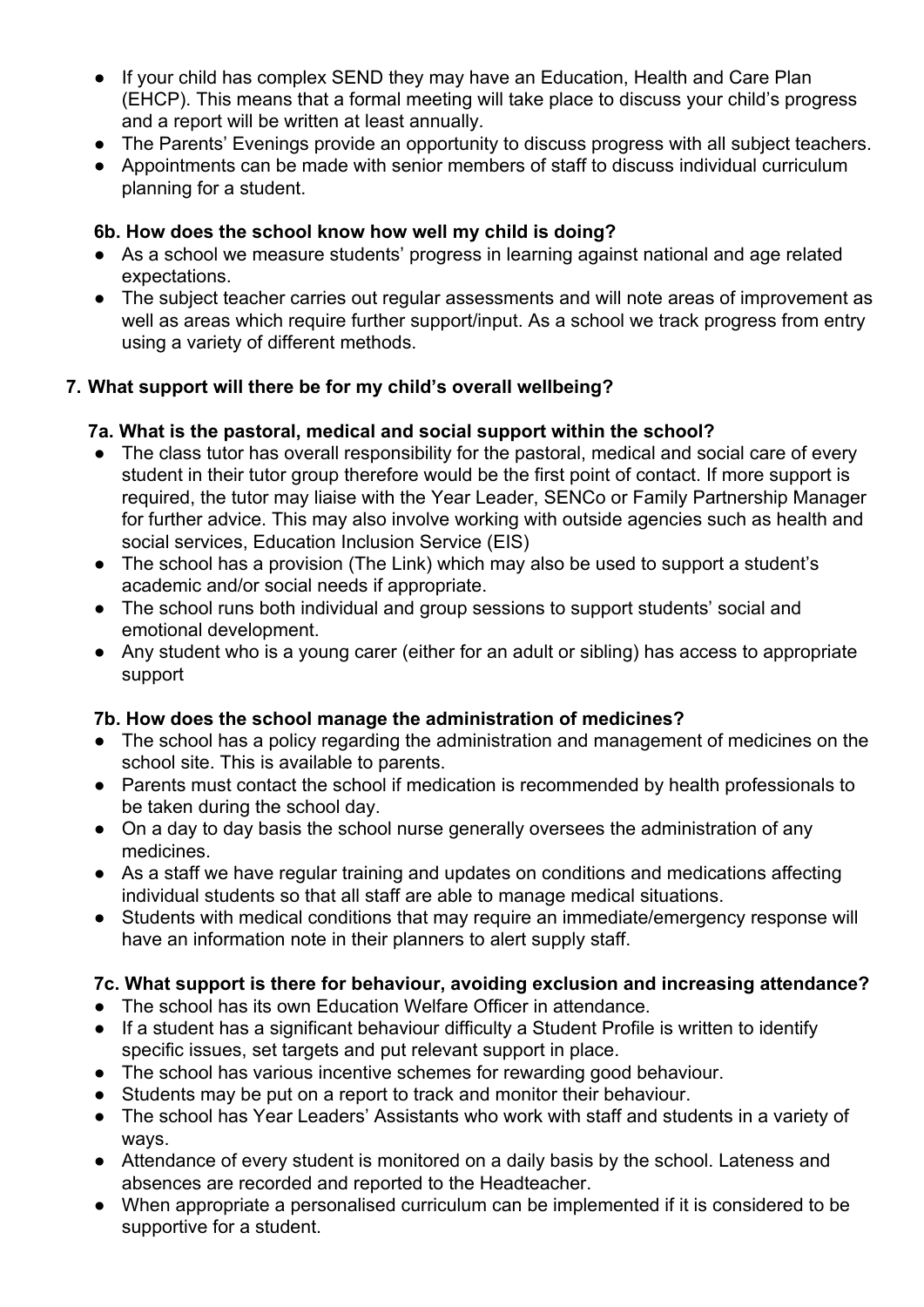• The school follows a stepped approach to support students with behaviour. Individual interventions may be used as part of this to help students overcome their behavioural difficulties.

### **7d. How will my child be able to contribute their view?**

- There are opportunities for Student Voice for students with SEND throughout the academic year.
- If your child has an EHCP their views will be sought before any review meetings.
- All students are represented by the Student Council and are encouraged to share their views with their tutor representatives.

# **8. What specialist services and expertise are available at or accesses by the school?**

- Our SENCo undergoes specialist training regularly to keep up to date with the needs of SEND students.
- We have one specialist teacher of Specific Learning Difficulties (SpLD)/dyslexia who work in school for a total of 2 days a week.
- We work closely with any external agencies that we feel are relevant to an individual student's needs within our school. This may include: GP, school nurse, clinical psychologist, CAMHS, paediatrician, Speech and Language Therapist, Occupational Therapist, Physiotherapists. Social Services including: locality teams, social workers. Also: educational psychologist, specialist advisory teachers.
- Both year 7 and year 8 have one smaller class of 16 students (maximum), Approximately half of the year 7 class's timetable is overseen by one teacher. This provides the opportunity for reinforcement of key literacy and numeracy skills across the academic curriculum.
- Students are placed within this group if it is considered that they need either greater academic or emotional support when moving to secondary school.
- The Link is available to support individual students with academic, medical, emotional or behavioural difficulties. Access to the Link is arranged by the Deputy Headteacher Behaviour, Personal Development and Welfare.

# **9. What training have the staff supporting children with SEND had or are currently having?**

**SENCo**: Mrs E Law **Assistant SENCo:** Miss V Allmark **Principal Teacher of Year 7 and Year 8 groups**: Ms G Orchard **1:1 SpLD teacher**: Mrs P Dale

All of the above hold Post Graduate Qualifications relevant to their area of work within the school.

### **Teaching Staff**

According to the SEN Code of Practice 2015, all teachers are teachers of SEND. The SENCo is responsible for updating teachers with relevant information and training in order for them to provide High Quality Inclusive Teaching.

### **Teaching Assistants**

We have a very experienced team of TAs. They attend a wide variety of training courses to extend their knowledge and skills in supporting students each year.

### **10. How will my child be included in activities outside the classroom including school trips?**

● All students are included in all parts of the school curriculum and we aim for all students to be included on school trips. We will provide the necessary support to ensure that this is successful.